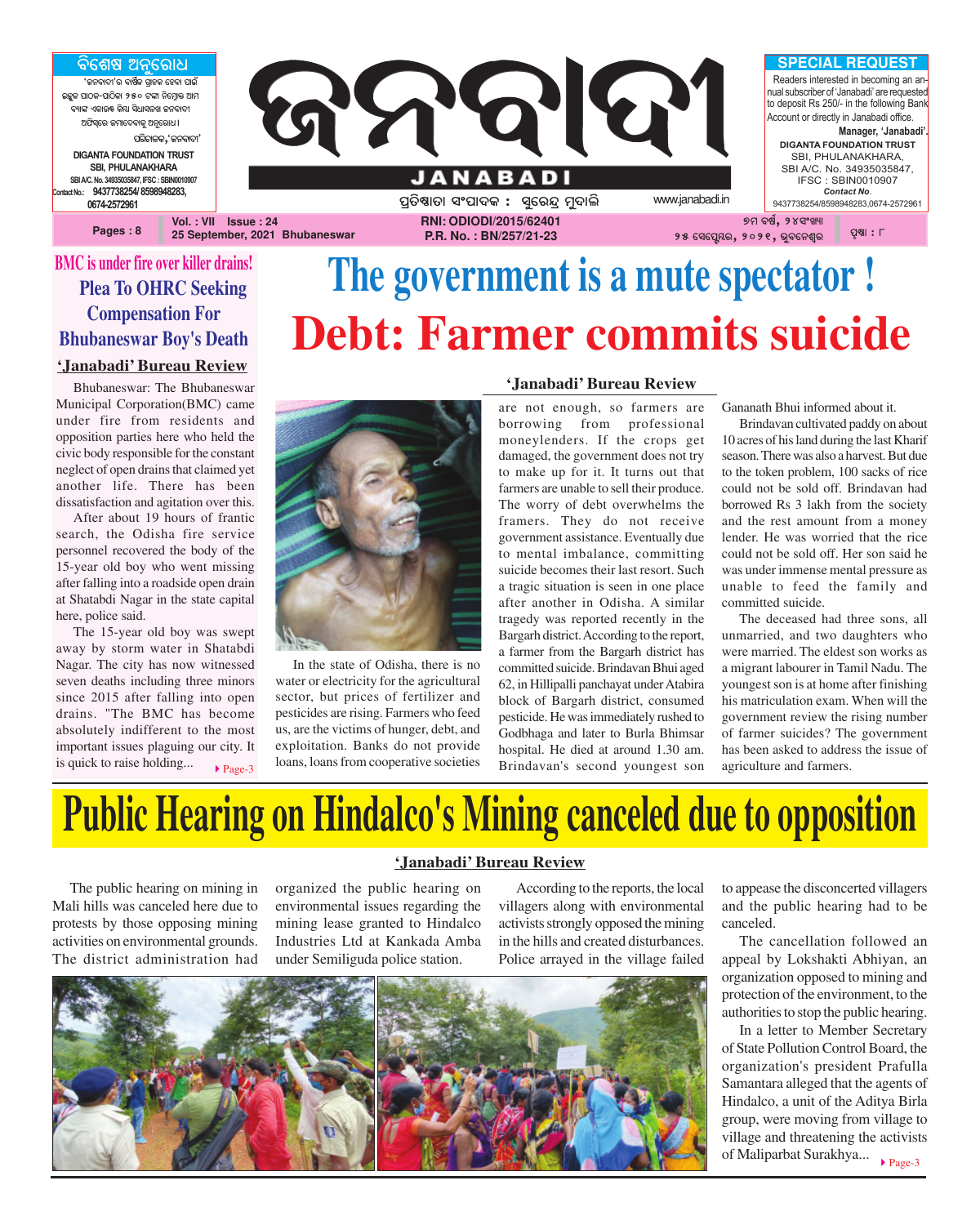### *Editorial* **World Peace Day : Underscoring the importance of harmony in times of conflict**

Every year on 21 September, the International Day of Peace is observed and celebrated across the world. Also known as World Peace Day, the occasion aims to strengthen peace across nations by observing 24 hours of non-violence and ceasefire.

Furthermore, it is a day completely devoted to promoting global solidarity for building a peaceful and sustainable world. Apart from living in harmony, the day seeks to remind people and nations to think about the importance of universal peace.

In recent times there has been a surge in discrimination, hatred, and stigma across the world that has costed more lives instead of saving them. Therefore as the world heals from the Covid-19 pandemic, the day allows us to think creatively and collectively about how to help everyone recover better, how to build resilience, and how to transform the world into one that is more equal, more just, equitable, inclusive, sustainable, and healthier.

Besides, it must not be forgotten that while strengthening harmony among countries, people must also make peace with nature too. This is because climate change is not on pause and the need of the hour is to build a green and sustainable global economy that produces jobs, reduces greenhouse gas emissions, and inculcates resilience to the ever-increasing climate impacts.

Theme

The theme this year is "Recovering better for an equitable and sustainable world". The objective is to help everyone recover better, transform the world into a place that is more equal, healthier, sustainable, and more just.

### **History**

In 1981, United Nations General Assembly (UNGA) recognized the third Tuesday of September as World Peace Day. It was the opening day of the regular sessions of the General Assembly. Later in 2001, it announced 21 September as International Day of Peace.

#### Significance

This day is observed as a period of non-violence and ceasefire in all areas across all nations where war is currently on. It plays an important role in promoting peace across the globe. There are a few countries that continue to share borders that have had a violent and bloody past. So, this day reminds everyone to maintain peace.

## **Meaning of development, advancement, progress !**

What does development mean? To get richer? What does it mean to be richer? Does that mean we will have an abundance of everything? That is, more money, more land, more gold, more diamonds, more houses, more jewelry, etc.? Yes! The more you progress, the more money you will make. So you can buy more land, houses, jewelry, etc., and eat more food, also you can save more. Yes sir! Has nature created more land for you? No! It has the same space for each one of us. If you have more land, how will be left for others? Must be less? Yes, of course. That means your development is impacting the progress of others. So is your development against the laws of nature? Yes, of course. Can people who are working harder than you, like farmers, become rich? No! they are farmers-workers, cant get rich. Does that mean hard work is not needed to get rich? It takes intelligence to get wise and rich. What would you say is that farmers and workers do not need intelligence? Have you ever been a farmer or a labourer? No! Then how do you know that farmers and workers don't need intelligence? The workers-peasants did not study. Why didn't they study? Isn't there a good school in their village? Didn't he go to school because he had to work? Is the reason behind they being not educated is, their birth and place? Yes! So what is the fault of that farmer-worker? Or is it that they have no-fault? If he is not at fault, why is he not progressing like you, and why should they lag behind? Why can't the farmer work like me? Is it because they can't work on a computer like me? What is that work which you can do but farmers cannot do? Cant, you get rich if you stay at home and work on a computer? Can one become rich by doing one's work at home? Do we have to work for a company? Well, if the company pays you, will you get rich? The company produces goods, gives us money from it. The company makes products, so where do land and water come from? Does the government give land and water to the company? Does the government produce land and water? Or, does the government bring the land and water from the people and give them to the company? Do people love the government and so they give away their land, water? No, people don't give land and water to the government out of love? Does the government send police to take away land and water from the people? Well, then the people from whom the land and water the government takes, are rich? Well, that means your development will take place when the land and water of the poor are taken away? Yes! That means you need the land of a poor person for your development and you want this land? Yes! Do the police go to get the land? So do you need a weapon for your development? Yes! Does that mean you can't progress without the government's violence? Can't development take place without violence? Is violence necessary for development? What is the model of development? The poor have always been given assurance that he was born poor because of the deeds of his ancestors or previous birth and that he will remain poor until he dies. He doesn't blame the government, the leaders, the ministers, the ruling party, or the rich class for his failure. He only blames fate and has heard and believed since the day he was born that the result of pre-birth karma is poverty! Yes is that true? Look, how are the leaders-ministers-bureaucrats and business owners in the country and our State living happily ever after. And how are our farmers living? Have a look at the leader's car-phone-peon-goons. Well, listen now?

The data revealed that the meaning of development is seen by seeing the palaces of 10 millionaires of India. First of all, Mukesh Ambani has a net worth of 84.5 billion dollars. His palace is valued at Rs 12,000 crores. Secondly Gautam Adani, his total wealth is 55.5 billion dollars.

 Its house or bungalow is valued at 400 crores. Shiva Nad's wealth is estimated at 23.5 billion dollars, with a house or bungalow valued at 115 crores.

The data show that as many as 90 percent of Indians do not own property, houses, or bungalows equal to the wealth of India's top ten richest people. It is these rich people who understand and taste what development means. And 90 percent of the country's population looks at the development of these richest people and asks, "What is development, where is development, and how is development gained ?" What is hindering our development? Is it these richest people or the government? The only question of people is, what is the true meaning of development ?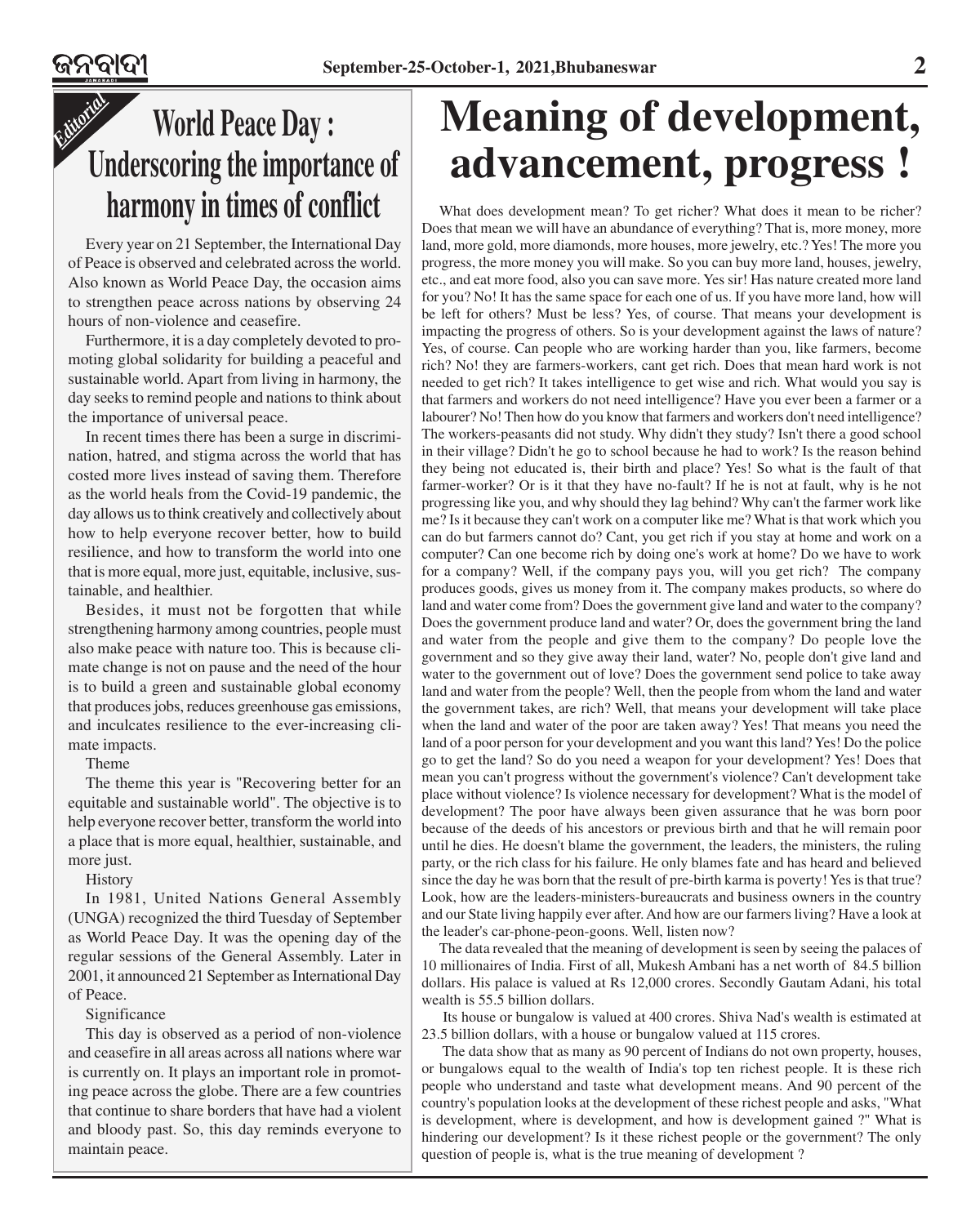#### **THE REST OF PAGE-1**

### **BMC is under fire over ..**  Public Hearing on ...

tax and fine citizens who violate norms," said Suranjan Sahoo, a resident."Where has the money gone? Why do the drains continue to remain open? The death of a child in the open drain is disturbing and is the result of administrative apathy," said Congress leader Narasingha Mishra. The BMC has identified about 37 vulnerable locations but failed to follow the government's guidelines. Meanwhile, Himanshu Sekhar Nayak, an activist, moved the national human rights commission seeking Rs.50 lakhs compensation for the kin of the deceased.

 Samiti not to oppose mining for the last two weeks.

Hindalco Industries Ltd was granted the lease for mining in 268.11 hectares in the hills surrounded by Aligaon, Sarisa Padar, and Kanknada Amba villages under Semiliguda and Potangi tehsils of Koraput district. The company targeted to extract 0.6 million tonnes of mineral annually from the area. But its effort to mine the hills have so far not been fully successful.

The question of why the public hearing is being opposed; The Nalco company held a rally in Patangi last August to hand over the Merubandha Mountains, and police the leaders of the Merubandha Safety Committee, which had been protesting against mining just before the public hearing. However, the protests did not go unnoticed by residents. But reports from people say that is just what is happening. Vijay Khola says the media, including the lead minister and the police, have also been sold to the company.

## **Deficient rainfall affects paddy, triggers drought fears in Odisha After how many more years will the land receive water ?**

Bhubaneswar (Bureau): Odisha's paddy cultivation has been impacted due to rainfall deficit during the Kharif cultivation season, triggering fears of drought among farmers.

The southwest monsoon hit the eastern state early this year. But it also entered the 'break' phase sooner, leaving around 30 percent deficient rainfall till August 15, 2021.

Paddy, the major Kharif crop, is grown over 3.5 million hectares in Odisha. Till August 13 this year, the paddy coverage was only 2.46 million hectares due to low rainfall, according to local sources. The normal rainfall from June 1 to August 15 is 749.5 millimeters (mm) across the state. This year, the state received average precipitation of 524.8 mm during the period, according to the regional center of the Indian Meteorological Department (IMD), Bhubaneswar.

A large deficit in August

Rainfall was deficient in seven districts: Jajpur (54 percent), Bhadrak (51 percent), Bolangir (44 percent), Jharsugurha (42 percent), Kendrapara (41 percent), Angul (40 percent), and Gajapati (40 percent). In six districts, the precipitation was excess or normal: Nuapada (18 percent), Puri (19 percent), Cuttack (17 percent) Koraput (14 percent), Malkangiri (15 percent), and Jagatsinghpur (16 percent), sources said.

There was a rainfall deficit of around 63 percent in August, which brought down the precipitation average of the Kharif months, said Uma Shankar Das, a scientist of the regional center of IMD, Bhubaneswar. All the 30 districts of the state received 68.5 mm rainfall cumulatively till August 15 against the normal of 187.2 mm, he added.

As many as 19 districts have recorded large deficits (above 60 percent) of rainfall in August. Angul (88 percent) recorded the highest deviation from normal, followed by Kandhamal (85

percent), Bargada (83 percent), Sambalpur (83 percent), Sonepur (80 percent), Boudh (79 percent), Jharsuguda, Puri, Keoinjhar (78 percent each), Bolangir, Deogarh (76 percent each) and Nuapada (75 percent).

The lack of a remarkable low-pressure area over the Bay of Bengal after June 10 was behind the weak monsoon in Odisha, said Sarat Chandra Sahu, director, Center for Environment and Climate, Siksha 'O' Anusandhan, a deemed university.

This was the reason for the erratic pattern of the rainfall in the state, added Sahu, who is also the former director of the regional center of IMD, Bhubaneswar.

Widespread rainfall is likely to occur in the state on August 16-18 under the influence of the cyclonic circulation, sources said. The rainfall, however, is unlikely to compensate for the August deficit due to its low intensity, said, weather scientists.

Effect on agriculture

Usually, the Kharif activities start from May end and continue till August end. Farmers across the state worried over the perspective of the crop this year due to deficient rains.

Like every year, the farmers had started sowing in the first week of June after the rainfall, said Jaga Pradhan, a farmer in Chhendipada in Angul district. "But now, we are extremely worried because of the lull in the monsoon rainfall."

The farmers had suffered immense crop loss during Cyclone Yaas in May this year and were hoping for a recovery this season. 'The current monsoon trend will shatter our hope of bumper harvest of paddy this year," said Bijay Behera from Chandabali in the Bhadrak district.

There was no report of crop damage in the state despite a shortfall of paddy coverage due to scanty rainfall, officials of the state's agriculture department said.

"The Kharif activities are going on till the end of August and we are hopeful the situation will improve this month," said Amaresh Khuntia, professor of Agronomy, Odisha University of Agriculture and Technology (OUAT), Bhubaneswar.

He advised continuing the agriculture activities through localized rains and canal water, by removing grass and other samplings from the fields. He also suggested diversification of the crops in the situation.

Irrigation system

The water resources department of Odisha has planned to provide irrigation facilities to around 27 lakh hectares of crops during this Kharif season from different sources. These include major, medium, minor, lift irrigation projects, deep bore-well, and check dams.

But this will depend on the water level of the reservoirs and the monsoon rainfall trend said a senior engineer.

Barring some major and minor irrigation projects, other projects can provide water for irrigation through the canal system. The water level of the reservoirs will be depleted and the situation may turn alarming if the dry spell continues some more days, he said.

The state has around 63 reservoirs, including 10 major ones, which can irrigate 4.3 million hectares, sources said.

In the Kharif season, the irrigation projects only supply around 50 percent of the water needed for cultivation, while the other 50 percent depend on the rain, said J Rath, former engineer-in-chief, water resources department.

"We are monitoring the situation and are well prepared for any drought-like eventuality, state's revenue minister Sudam Marandi said. Rainfall is still possible in the area this season, he added.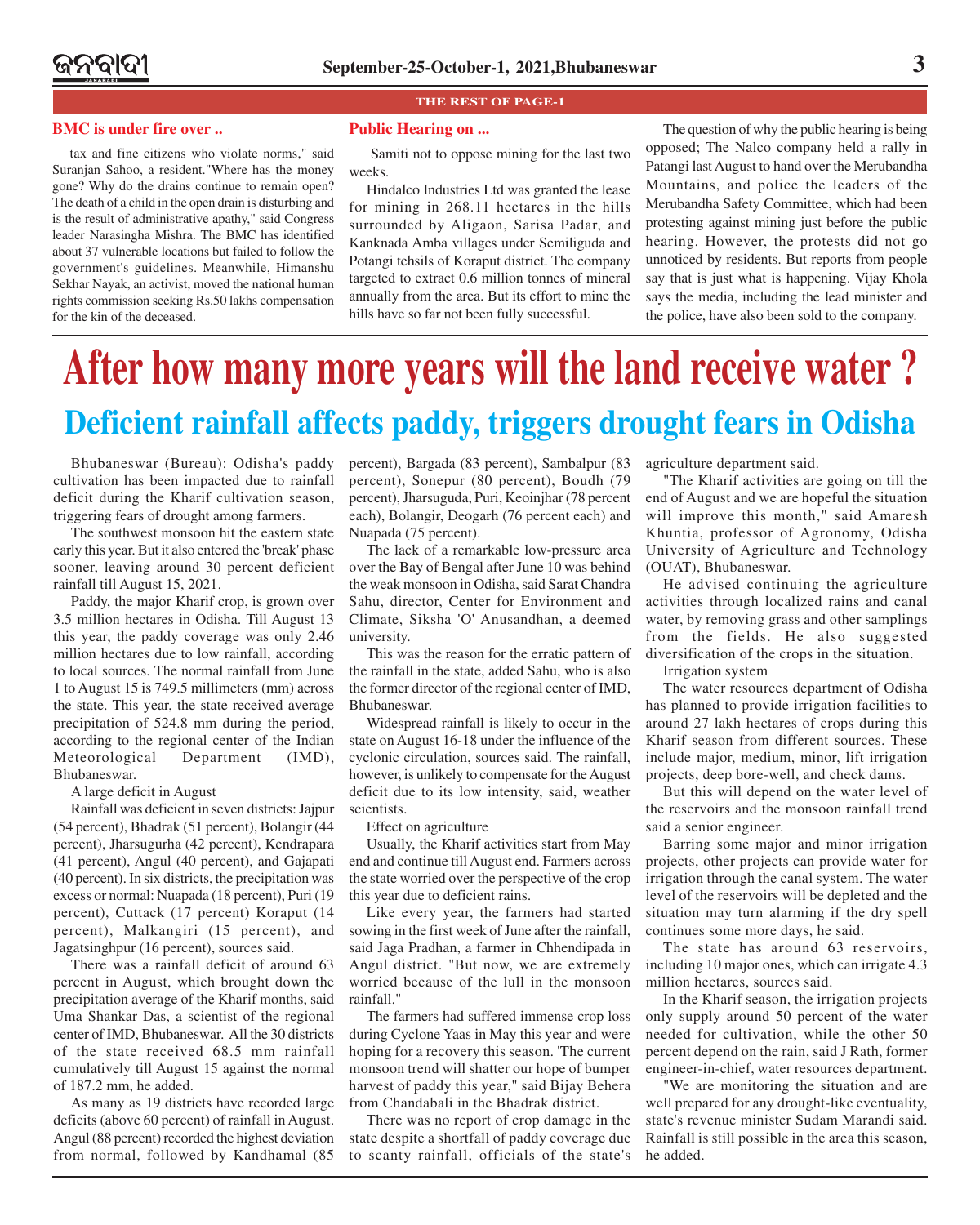# **Odisha tops in cases of assault on women with intent to disrobe : NCRB**

Bhubaneswar (Bureau): In 2014, the National Crime Records Bureau, for the first time, collected data on assault or use of criminal force on women with "intent to disrobe", under a separate category following the December 2012 gangrape in New Delhi.

ଜନବାଦୀ

For the seventh year in a row, Odisha has topped the states in cases of "assault or use of criminal force on women with intent to disrobe" as per the National Crime Records Bureau (NCRB) 2020 figures released on Tuesday.

In 2014, the NCRB, for the first time, collected data on assault or use of criminal force criminal force is dealt with on women with "intent to disrobe", under a separate category following the Criminal Law Amendment Act



December 2012 gang rape in New Delhi.

Intent to disrobe using under 354B of the Indian Penal Code, which was added to the 2013. It is a cognizable and nonbailable offense with rigorous imprisonment between 3 and 7 years.

In the past seven years, the state has seen a steady rise in the number of cases in this

category. As per NCRB, 3,232 such cases were lodged in Odisha in 2020, 31.5% of the total cases lodged under the section in the entire country. In 2019 too, Odisha topped the list of states with 2,818 cases while it was 2,538 in 2018. In 2017, the state saw 2,457 cases while in 2016, there were 2,107 cases. In 2015, a total of 1,957 cases were lodged while in 2014, the state police applied the section in 1,142 cases.

The NCRB report also revealed that with 615 cases, the state stands third in cases related to outraging the modesty of women; it also figured among the top 10 states in kidnapping and abduction of women with 3,775 cases.

The state also registered 526

cases related to cybercrime offenses against women, the highest in the country. With 292 cases of publishing sexually explicit material, the state stood in second place. As many as 234 cybercrime cases were registered in connection with blackmailing, defamation, and morphing of women's images, again the highest.

The NCRB statistics said in 2020, the overall crime rate against women in Odisha was 112.9, second only to Assam, and marking a rise from 103.5 in 2019. Crime rate is calculated as the number of cases per 100,000 population. As per NCRB 2020 figures, Odisha police registered 25,489 cases of crimes against women in 2020 against 23,183 in 2019.

### **Laid off 135 AII volunteer teachers are now workers !**

Nuapadha (Bureau): The central government launched the DPEP scheme in 2003. The central government has also implemented the DPEP scheme in Odisha. In rural and urban areas, 6 to 14-year-old students who have dropped out of school have been re-enrolled in the Basic Education Scheme and Innovative Alternative Education Scheme. That's why in every small area, certain education planning schools and innovative alternative schools have been opened. EGS volunteer teachers were recruited in certain education schemes and AII volunteer teachers in innovative schools. The guaranteed education plan provides for teaching from 10 a.m. to 4 p.m. In 2005, the state government instructed the then DPCs to convert all volunteers into EGS volunteers, as opposed to two types of AII teachers. The state government has converted AII schools into EGS schools in all districts and converted AIIA teachers into EGS teachers. However, in the Nuapadha district, the then DPC did not

convert AIE teachers as EGS teachers. The plan was later discontinued in 2008, and the staff was fired. Despite the layoffs, the volunteer teachers have repeatedly demanded that the state government re-appoint them. The state government later hired a public teacher in 2008. However, as many as 135 volunteers from Nuapadha district were disqualified from participating in the EGS as volunteers from innovative alternative schools were not converted to EGS.

 EGS teachers who have been recruited as public teachers have been recruited as regular teachers since 2017, while AII teachers who have been recruited equally have been deprived of this and have repeatedly complained to the state government that the state government has not listened. As a result, these teachers are working to support their families. They demanded the immediate appointment of AII teachers as mass teachers. Otherwise,we will be forced to commit suicide in the coming days, they have warned.

### **Fakir Mohan Medical College and Hospital Women : No adequate beds after surgeries !**

Balasore (Bureau): Lack of beds at Fakirmohan Medical College and Hospital. Pregnant women in particular are suffering from a variety of problems here. Due to the lack of beds, operated women are forced to hold the newborn and sit on the floor. At this point, some of the hospital's unscrupulous employees are betting on them. They are even demanding bribes to give space on the floor or else they are threatening them.

On July 1, 2013, the 100 bed Maternal and Child Health Center (MCH) was inaugurated at the hospital. Currently, there is about 400 cesarean (surgeries) every

month, and 1200 are normal deliveries. Mother and child are expected to stay in hospital for another seven days after the baby is born. But it does not have the required number of beds. Only 50 beds have been reported to grow in the last eight years. The mother and newborn get affected with a cold due to sleeping on the marble floor. As a result, the woman and her relatives also face problems. There is no place to walk after entering the building. One by one, a woman and her relatives are lined up in front of the operating room. In addition, mothers on the bed and the floor in the post-surgery ward are reluctant. This is because

men are moving inside and outside the ward.

On the other hand, bribery during child delivery does not stop. A pregnant woman living in Angargadia first checked at a private clinic and learned that there would be a normal delivery. So when she went to the Balasore main hospital, doctors and other nurses intimidated her and operated on her for Rs 3,000. Her relatives have alleged this. Another important thing is that the woman after her delivery did not get a bed. As a result, she is holding the newborn on the medical floor. Hospital authorities were contacted in this regard but no response was forthcoming.

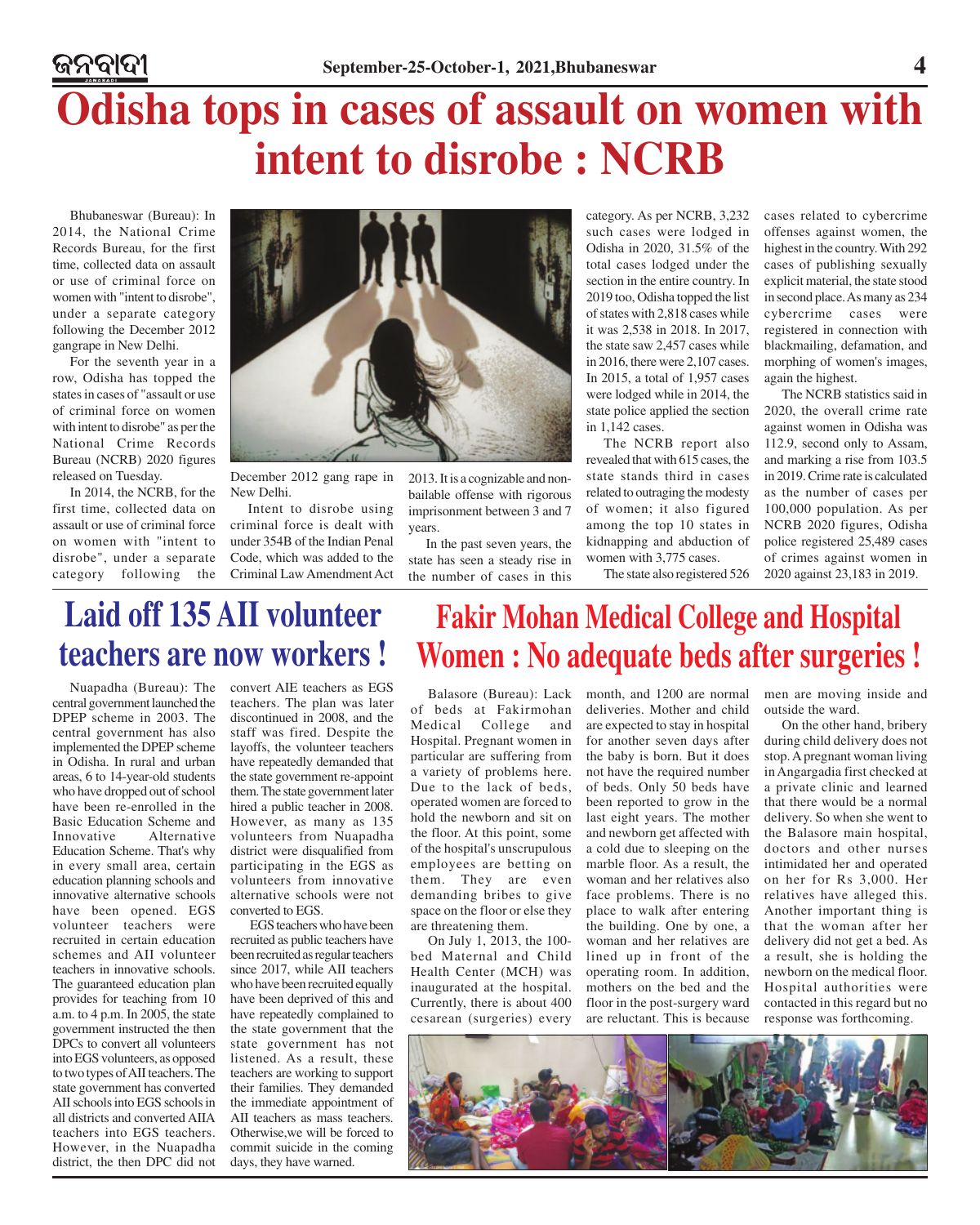### **Village : During early evenings the doors are shut No access to electricity!**

Jhrigaon (Bureau): Kusumbahal village in the Jharigaon block of Nabarangpur district have been deprived of basic amenities. According to the villagers of Kusumbahal under the Chaklapadar panchayat, about 30 families have been living in the village for 40 years. Everyone is dependent on agriculture. Rice, maize, beans, etc are the main crops of the people, and by cultivating these, they support their families. So far, the villagers have complained that the village has not been provided with basic amenities by the administration. To get to Kusumbahal, you have to walk about two kilometers on the tar road from Gaibandha village, after which more 2kms on the left you have to walk on a muddy road. The condition of the two-kilometer stretch of road has been completely



deplorable. The road is flooded with dirty water.

 Similarly, the bushes have grown on the road. There are two small canals and a river in the middle of the road. Villagers are flocking to the river on a rainy day due to the lack of poles in the canals and rivers. "People are stranded when the water level rises," a villager said. Patients and pregnant women, in particular, have complained that they have to be carried in beds. On a rainy day, the beneficiaries are having a hard time getting the allowances and rice from the panchayat. Students in the village of Gaibandha, three kilometers away, and children depend on the Anganwadi in Sagjaba village, as there are no schools. Parents are reluctant to send children on rainy days due to bad roads, rivers, and canals. Similarly, the villagers have repeatedly demanded the administration to dig new tube wells in the village but the tube

wells have not been dug. As a result, villagers are using the river water, half a kilometer away. The village has not been connected to electricity to date. During the early evening, the residents shut their doors and stay in. Surrounded by forest hills, the villagers are frightened of forest animals.

When the election comes, the leader promises to solve their problems, but the villagers complain that they forget the promise after the elections. Bishu Jani, Sada Jani, Lachhman Gauda, and Landu Jani of the village have made major demands to solve the various problems. As the group's development officer Satyanarayana Meher drew his attention, he said the first road construction would be carried out in Mnrega and a proposal would be made to the district administration for a pole on the canal.

### **When will the slum dwellers be included in the Jaga mission ?**

Puri (Bureau): Residents of Bankimuhan Nuasahi, Manibaba Colony, backside of Youth Hostel, Darubrahma Colony slum on Chakratirtha Road in the city are not included in the Jaga mission. Despite repeated allegations, the district administration has not paid any attention to it. Forty slums in Puri have been leased and roads have been paved for the slum dwellers. Drinking water is provided, electricity is connected, and ration cards are included. They have also been identified by the vote, Aadhaar card and have been living in the area for many years, raising their families. These are not from any outside state or country. Before the government could implement the land mission, it was necessary to know if many slums were being built on the reservoir ground. They should be included in Jaga mission, incorporate and provide with LRC. According to the petition, the slum dwellers will sit in the district commissioner's office day and night, do hunger strikes if in the next 15 days their demands are not granted, the slum dwellers have said. Led by Das, slum leader Manoj Mandal and student leader Ashutosh Mishra, Bankimuhan Nuasahi under Chakratirtha Road, Manibaba Colony, Darubrahm Colony slum dwellers Upendra Behera, Rashmita Maharana, Satyabhama Majhi, Pushpalatta Bharti, student Led by Das and Augustine Joseph, a member of the family gathered today to present their demands to the district attorney.

## **8 Odisha Districts Among 50 Most Backward In Country : Survey**

Bhubaneswar (Bureau): A joint survey conducted by the US-India Policy Institute and the New Delhibased Centre for Research and Debates in Development Policy has found that eight Odisha districts are among the 50 most backward districts in the country.

The survey report, released by vice president Hamid Ansari on Thursday, has listed Malkangiri, Boudh, Kalahandi, Mayurbhanj, Nuapada, Nabarangpur, Gajapati, and Kandhamal in the most backward districts category.

In terms of district-wise ranking in Odisha, Nuapada is the most backward district with a rank of 589 followed by Malkangiri (588), Nabarangpur (575), Boudh (574), Mayurbhanj (564), Gajapati (552), Kandhamal (551) and Kalahandi (548).

TakingHuman Development Index (HDI) into consideration, Boudh is the most poverty-stricken district of Odisha with 0.12 followed by Malkangiri, Mayurbhanj, and Kalahandi with 0.15 HDI each.

In the field of education, Nuapada has the lowest rank among the 30 districts of the state with 0.26 HDI while Boudh and Gajapati districts come next in this category.

Concerning the Health development scenario,

Malkangiri has the lowest HDI with 0.13 followed by Nabarangpur (0.14), Rayagada (0.18), and Nuapada (0.19).

The survey has also revealed that none of the Odisha districts are in the top 100 developed districts in the country.

As per the survey, Khordha is the most developed and richest district in the state with 0.41 and ranks 104 among the 559 districts in the country while Cuttack is the second most developed district with a rank of 169.

Besides, six Odisha districts have found a place between the 201 and 300 ranking list. They are, Jajpur, Jharsuguda, Kendrapara, Angul, Jagatsinghpur, and Dhenkanal.

Six other Odisha districts which were placed between 301 and 400 in the ranking are Puri, Bhadrak, Sundargarh, Sambalpur, Baleswar, and Nayagarh.

The survey report has stated that gross disparity has been found as financial assistance has not been given to these districts as per their requirements.

According to the Comprehensive Human Development Index, the worst-case scenario in all these districts is that even after 21 years of continuous rule. Nuapadha is the most backward district in the state(588 rank). It is followed by Nabarangpur (575 rank), Boudha(574 rank). Mayurbhanj (564 rank), Gajapati (552 rank), Kandhamal (551 rank) and Kalahandi (548 rank). Bouddha is the most impoverished tribal district and Malkanagar, Mayurbhanj, and Kalahandi districts are also the poorest tribal districts. Nuapadha is the most backward tribal district in terms of education. Boudh and Gajapati districts are the most backward districts in terms of healthcare. No district in Odisha is ranked among the top 100 most developed districts of India. In these 8 tribal-dominated districts, about 62.4 percent of children in grades one to ten drop out of school. Only 15 percent are studying in classes XI and XII. The state still has a child mortality rate of 40 percent in the 8 tribal districts, the highest in India.

Similarly, there are 237 maternal mortality deaths. Around 44.6 percent of children between the ages of 6 and 59 months are anaemic. Malnutrition is also the highest in these eight tribal-dominated districts. The most tragic thing is that these tribals are developing and creating the economic and social resources of the state. But how are these far behind?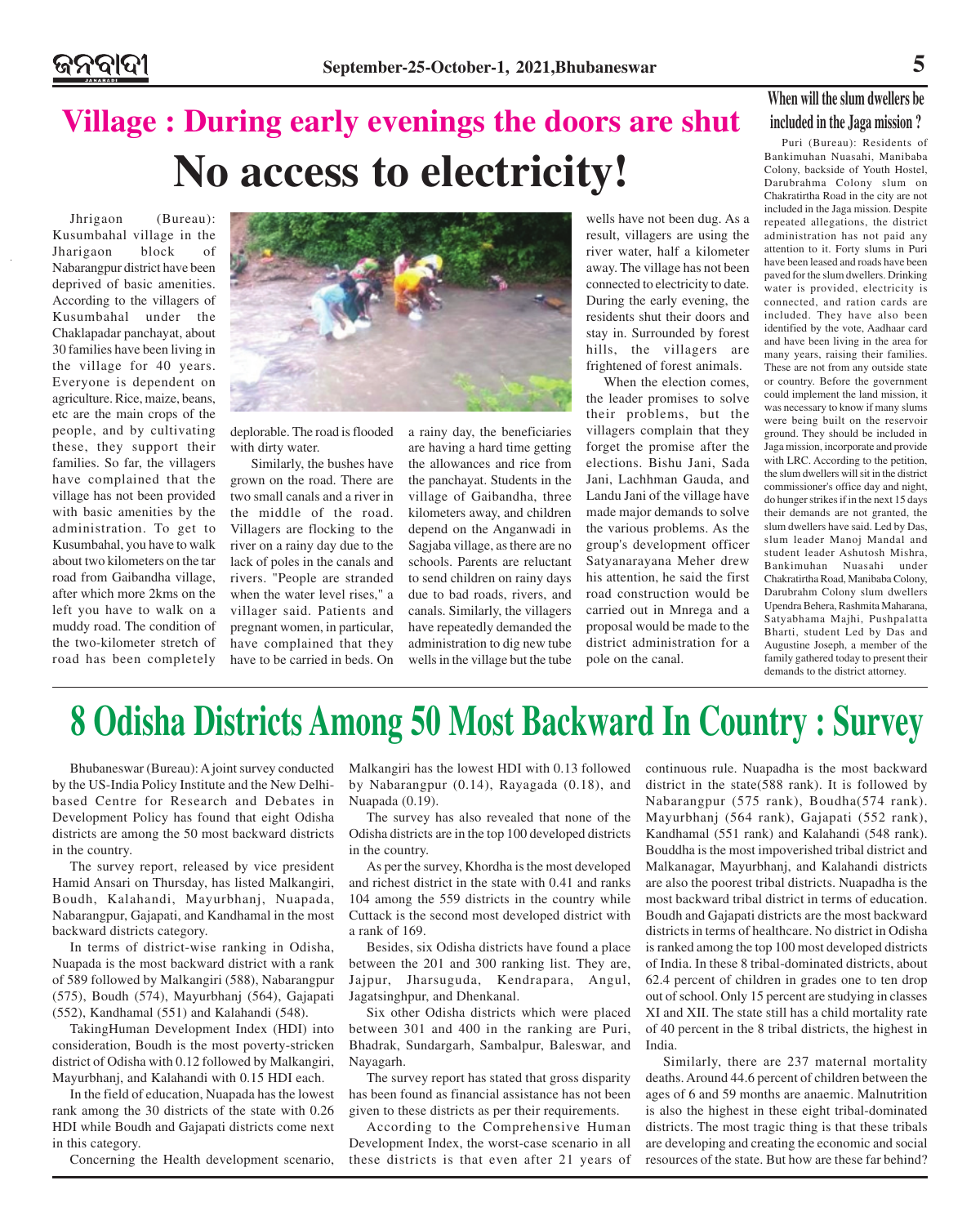political intervention in the work of the Income Tax Department and the Enforcement Directorate. And no matter what happens, it's rare. The most uncomfortable situation, in this case, is the climbing department and its officers. Even if they take action for justifiable reasons, the army points a lot of fingers. You can guess the mood

## **Criticism of the government and the income tax, in the wake of the ED**

# WE'RE HERE TO COLLECT DATA ABOUT MIGRANTS, COVID DEATHS, **JOB LOSSES, OXYGEN...**  $\tilde{z}$ SOOT **ZAIK**

The raid by the Income Tax Department and the Enforcement Directorate (ED) was taking place before 2014. It will continue to do so. The raid, however, is likely to have been carried out by most suspected businessmen or wealthy individuals. It was on the authorities. At the time, no one paid much attention to the news.

What is the difference between an income tax and ED raid and probe of police?

The main difference between the raid in income tax and the ED and the police probe is that the probe of police is based on the number of people involved in a criminal case or a suspect, and is based on the information received. Income tax hikes, on the other hand, take place after some homework and at all the target addresses of the target and lasts for a long time.

The success rate of police raids is not high, on the other hand, tax evasion often fails, as there is a lot of scrutiny before the raid. Their raid disputes are also reduced.

But after 2014, there is a general perception that the income tax department and the ED raids are on the rise as if all of this is being done intentionally instead of departmental professional responsibility. But the purpose of the climb is to raise awareness of the issue on social media. There is usually of the officials who are uncomfortable with the finger of doubt.

After 2014, there was no report of a raid on the homes and other addresses of major capitalists or those close to the ruling capital. If someone argues that there is no irregularity or theft by them, it would be easily ridiculous. The only downside is that those who criticize the government are the only ones who disagree with the government's policies.

Some of the recent highs have been on media outlets such as The Wire, NewsClick, News London, Dainik Bhaskar, Bharat Samachar.

"The Wire" has been anti-government since its inception. The Wire's office was raided after the pegasus project.

The government has been reluctant to report on the death toll in the daily Bhaskar and Bharat news, and their offices have been raided. Even so, owning one is still beyond the reach of the average person He described the raid as "routine", but said it was "impossible" to identify the government's motives. Bhaskar, meanwhile, is not an anti-government newspaper, but when it began to publish antigovernment news, it became more visible.

As far as Newsclick and New laundry are concerned, the two websites have spoken out

### **Amlendu Upadhyay**

no special against the government, and the government has been uncomfortable with the news.

> In the recent past, there has been a lot of news about NewsClick. More than 100 hours after the Directorate of Enforcement Directorate searched the house of Prabir Purukayastha, a writer and author of Gita Hariharan (who is also a shareholder on the portal) for more than 100 hours, he returned.

> Do not be surprised by the 100 hours, the rise in income tax and ED often lasts for a long time, as it is related to its theft and financial irregularities. It often takes time to check and decode documents, computers, and other technical equipment.

> According to ED, the raid was carried out on about 10 locations in the NewsClick online news portal, according to the ED, which was raided on money laundering charges, and News laundry was searched for the lost money from a suspected foreign company.

> Prabir Purukayastha, the editor of NewsClick, is a senior journalist. He was jailed in 1977 in a student protest. And Hariharan, a well-known author, has been awarded the Commonwealth Writers Prize for his first novel, 'The Thousand.'

> The first raid was carried out on February 9 against NewsClick and its journalists. In a recent raid, different teams of ED raided 10 premises in Delhi and Ghaziabad in Uttar Pradesh, including the office of Newsclick in South Delhi. In addition, NewsClick's studio was also raided.

> The biggest news of the ascent is the retreat of Harsh Mandir, an Activist Harsh Mander's home, offices raided by the Enforcement Directorate.

> On September 16, the ED raided the home and office of Harsh Mandar, a retired ISS officer, and a prominent social activist. ED officials raided his home in Basant Kunj around 9 a.m., his NGO Center for Equity Studies, and a children's home in Mehrauli.

> In 2020, the Delhi Police registered Harsh Mandar's name in a February riot chargesheet in northeastern Delhi. Nearly 140 prominent educators, social activists, and artists from across the country issued statements in support of his condemnation.

> In October 2020, the National Commission for the Protection of the Rights of the Child (NCPCR) raided two orphanages in Delhi -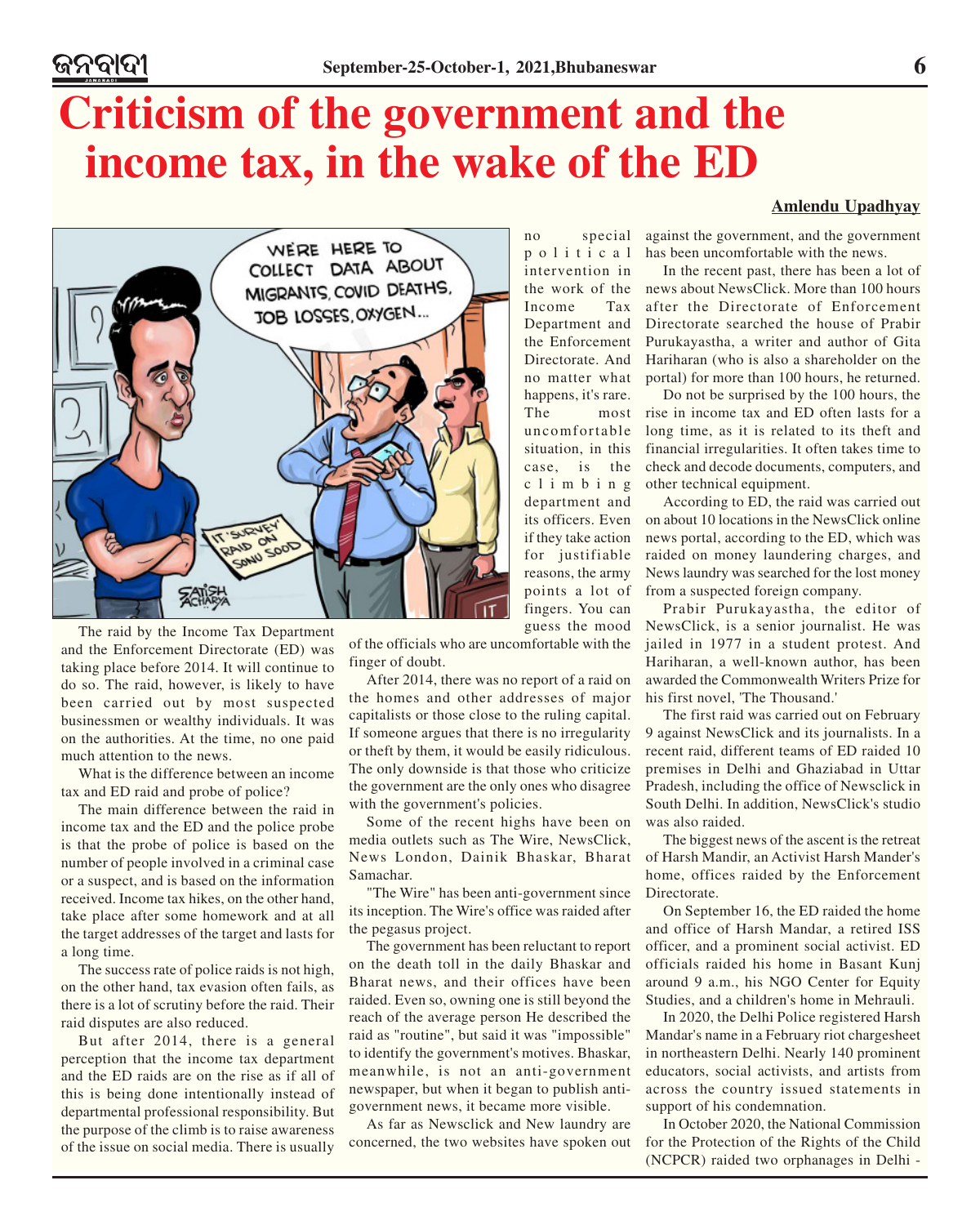Ummid Aman Ghar and Ghusi Renbo Home - to find out that no one had taken part in the Citizenship Amendment Bill here.

The most talked-about raid is the Tax raids at Sonu Sood's offices in Mumbai ended late at night. Income Tax officers spent several hours searching six locations linked to the actor. Sources said the Income Tax department is investigating Sonu Sood's property deal with a Lucknow-based real estate company. "A recent deal between Sonu Sood's company and a Lucknow-based real estate firm is under the scanner. The survey operation has been initiated on allegations of tax evasion on this deal," sources claimed.

While the workers were fleeing during the lockdown, Sonu engaged himself in front of the Indigenous Social Service. Engaged himself on that occasion. The government had no vision at the time. Even in Lockdown, the Prime Minister announced that he would be paid a salary, but the government could not do so. When the escape case was raised in the Supreme Court, the government lied that there was no labor on the road. For about 400 days, hundreds of kilometers of roads were blocked, and half of the people on the road were stranded.

When the capitalist cry out in the Supreme Court over their financial inability to pay their salaries in the Supreme Court, the government stood on the side of those capitalists, not the poor workers, and the government did not force the capitalists to pay.

In such a difficult time, many social organizations and individuals in the country came forward to help the workers. Sonu Sood was one of them. He was also popular for his activism. Now he is affiliated with the Aam

Aadmi Party. At the same time, the rise of the government has raised eyebrows.

There may have been allegations against those who have been raided, and there may have been arrogance in those allegations, but there was one thing in common- their ideology was anti-government. Is it because the organizations and individuals who are the mouthpieces of the government are the ones who have been accused and the ones who have been harassed?

Not only this, with the help of Aja Tak, Zee News7, India TV and other news channels, and daily Jagran, which have often become government propaganda, they are financially clean; There is no such thing as financial irregularity in their transactions? Has the government 'surveyed' them or are they government-sponsored? If the raids were to be carried out over the financial irregularities of all media outlets and newspapers, then all these raids would have been carried out in a very unprofessional manner only on those who were opposed to the government, which would have raised suspicions and rumors.

If Speaking of corruption, the Panama Papers were exposed in April 2017. The list of Panama Papers includes the names of people from all over the world, as well as the name of the Prime Minister of Pakistan, Namaz Sharif. The Prime Minister of Iceland also had to lose his post because of the name on the Panama Papers.

The list includes the names of more than 500 celebrities from India, in each case. The list includes Amitabh Bachchan and Aishwarya Rai, as well as KP Singh, the owner of a large corporate household, KL Singh, the owner of DLF, and four members of his family, Apollo



Tyres and India Bulls promoter and Gautam Adani's elder brother Binod Adani. In addition to Shishir Bajoria, a West Bengal leader, Anurag Kejriwal of the Lok Sabha has also been named. At the time, Finance Minister Arun Jaitley told Parliament that a multi-agency group (Mega) had been set up to investigate the Indians and that it



Sonu Mandar, Sonu Sood

was functioning as a matter of course.

Now the question arises, what action was taken in the investigation of this Panama Leak case? Was anyone found guilty? Amitabh Bachchan, Aishwarya Rai Bachchan, Binod Adani, or others involved in the case survey or raid, whatever you may say, dare to do so, income tax or ED?

It is often said that raid creates fear in the minds of tax evaders and financial irregularities, and creates a sense of respect among the taxpayers with honesty. But if the system is not passed, what will be the effect on the public and honest taxpayers?

Whether these raids are being carried out to catch up on financial irregularities or whether the raids are being carried out in antigovernment camps is a message that the opposition will not be left out. Whatever the current income tax department and the ED are running, it is reaffirmed that the rise is based on Blackmail's strategy; This is especially true of newspapers and the media.

If the use of law enforcement agencies continues in the interests of politics and retaliation, the professional work of all these organizations will have a very negative impact. It will also affect the morale of those officers and employees who want to perform their duties and responsibilities professionally.

Political parties must recognize that all law enforcement agencies should not use political hatred, revenge, and profit. The result will be fatal. The retaliation will trigger an endless series of attacks that will not be fatal to political groups, and these law enforcement agencies, set up for their purposes, will be distracted from their goals, responsibilities, and duties.

#### (Courtesy: Intervention.com)

(Photo: A satirical picture of Satish Acharya, where the Income Tax officials tell Sonu Sood: We have come here to collect data, how many migrant workers in the country, how many people lost their jobs, died of lack of oxygen in Covid ...)